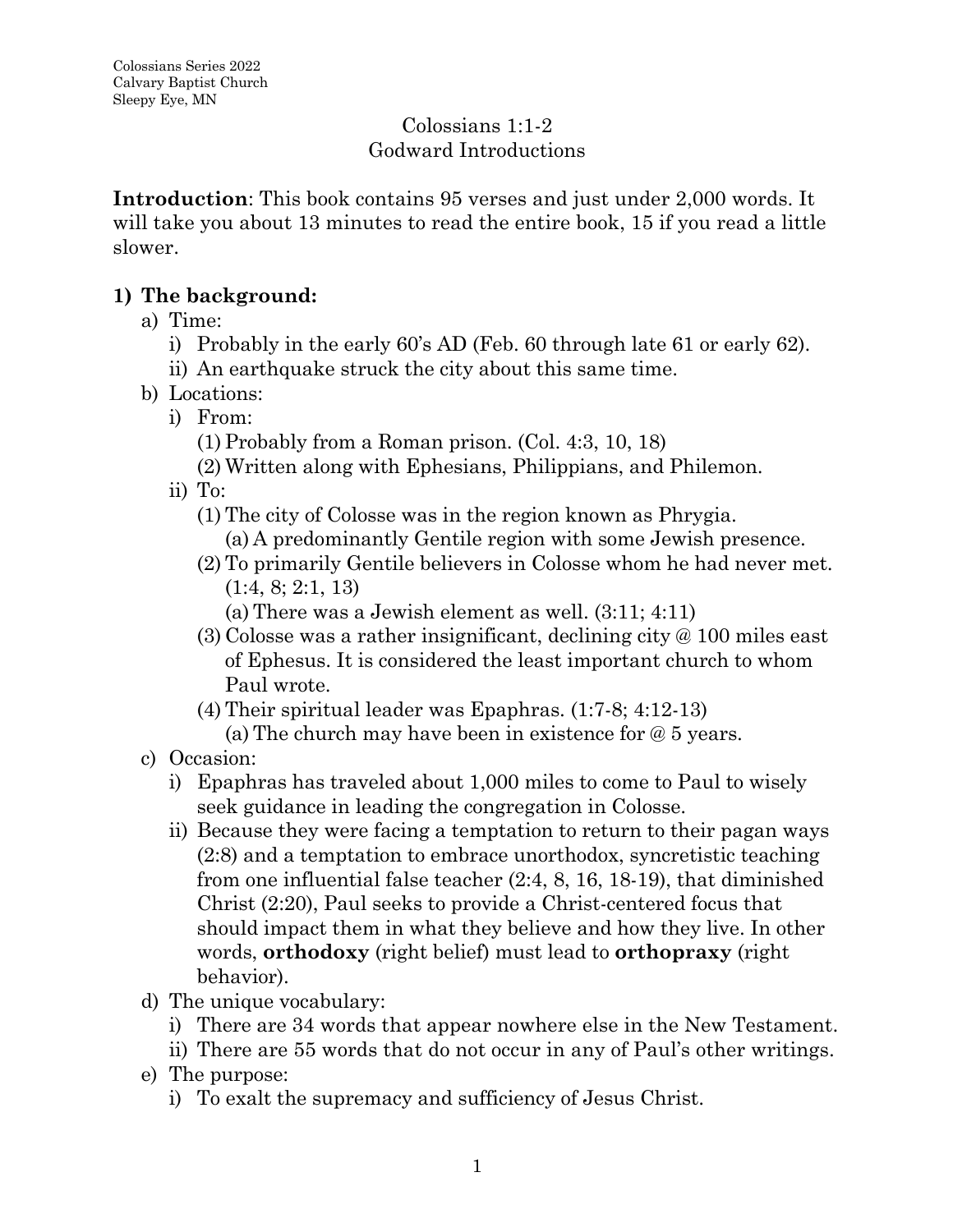## **2) The authors—1:1**

- a) <sup>1</sup> *Paul, an apostle* [ $\alpha$ πόστολος] *of Christ Jesus by the will* [θέλημα] *of God,* 
	- Paul becomes a believer in  $\omega$  35 AD. He has been a believer for  $\omega$  25 years at this point.
	- i) **Humility**: Paul is an apostle by the will of God, not by volunteering or by self-effort.
	- ii) **Authority**: Paul is Jesus' authorized representative, to Whom he is accountable.
		- (1) Three uses of apostle in the NT: (Douglas Moo)
			- (a) **general** (Epaphroditus in Phil. 2:25)
			- (b) **semitechnical** (Barnabas in Acts 14:14)
			- (c) **technical** (The Twelve and Paul).
- b) *and Timothy our brother,*
	- i) He grew up @ 175 miles to the east of Colosse near Lystra.
		- (1) He was born to a Gentile father and a Jewish mother (named Eunice). (Acts 16:1; 2 Tim. 1:5)
		- (2) He had a godly grandmother (named Lois). (2 Tim. 1:5)
	- ii) He has been ministering with Paul for @ 10 years.

# **3) The readers—1:2a**

- a) Their description:
	- i) Set apart:  $2$  *To the saints*  $\left[\overset{\circ}{\alpha}\gamma\overset{\circ}{\alpha}\right]$
	- ii) Loyal: *and faithful*  $[\pi \sigma \sigma \phi]$ 
		- (1) In this letter, Paul specifically highlights three people as faithful: Epaphras (1:7), Tychicus (4:7), and Onesimus (4:9).
	- iii)Affectionate: *brothers*
		- (1) They share a common relationship before God the Father.
- b) Their spheres:
	- i) Their **spiritual** sphere: *in Christ*
		- (1) This sphere of our life must dominate the geographic sphere.
	- ii) Their **geographic** sphere: *in Colossae*:
		- (1) This sphere of our life must be submissive to the spiritual sphere.

# **4) The blessing—1:2b**

- a) Emphasis
	- i) A desire for enablement, Greek: *Grace* [χάρις] *to you*
	- ii) A desire for wholeness, Hebrew: *and peace* [ $\epsilon$ *i*<sub>p</sub> $\gamma$ ]
- b) Source:
	- i) *from God our Father*.
	- ii) Most Greek MSS read: *and the Lord Jesus Christ.*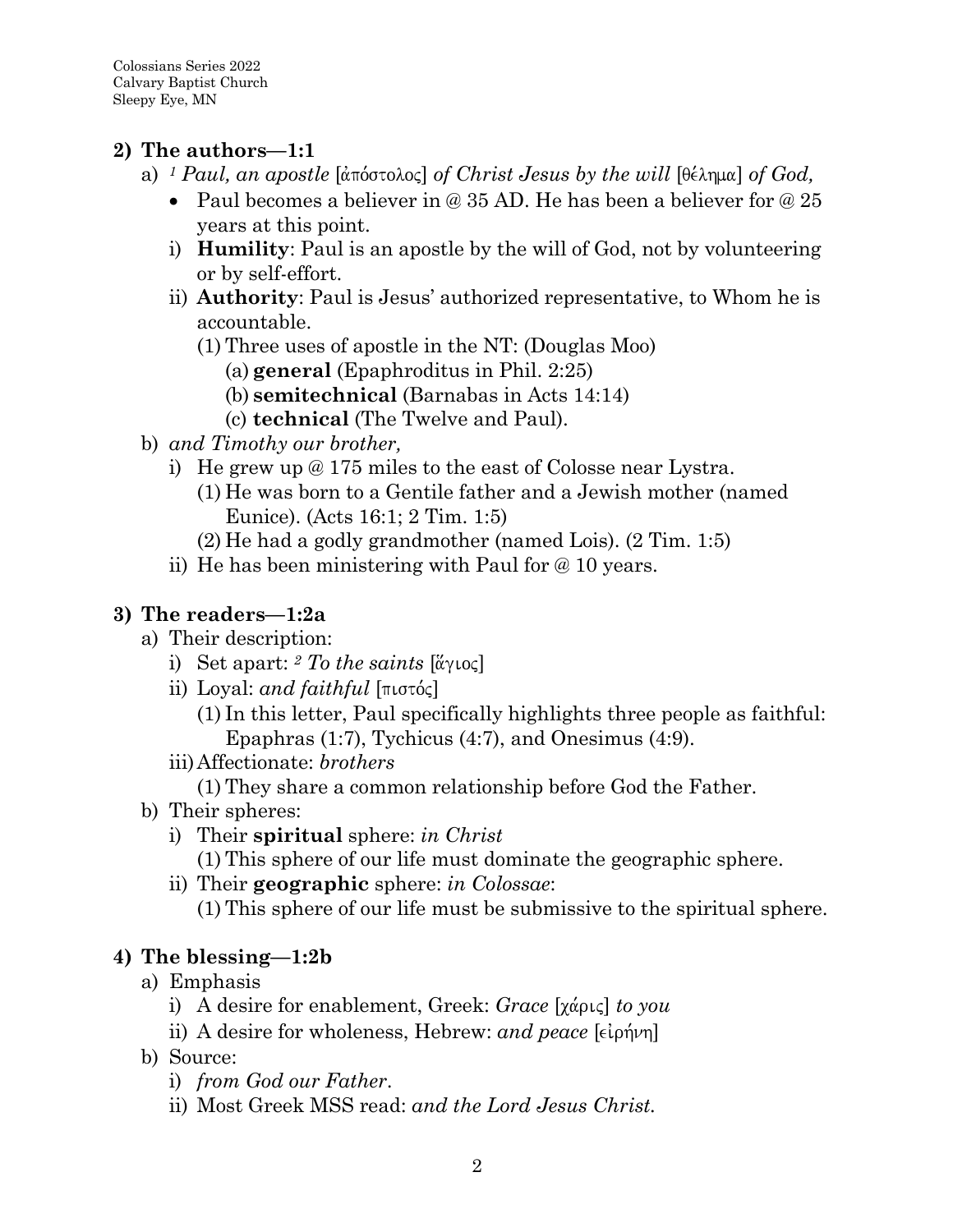Colossians Series 2022 Calvary Baptist Church Sleepy Eye, MN

- a) Your view of Jesus Christ impacts every other area of your life. If you are wrong on this doctrine, you will go astray.
- b) Your doctrine of Jesus Christ must be free from any and all additives and pollutants. It does not need to be mixed with anything else.
- c) Do we recognize our need for grace and peace?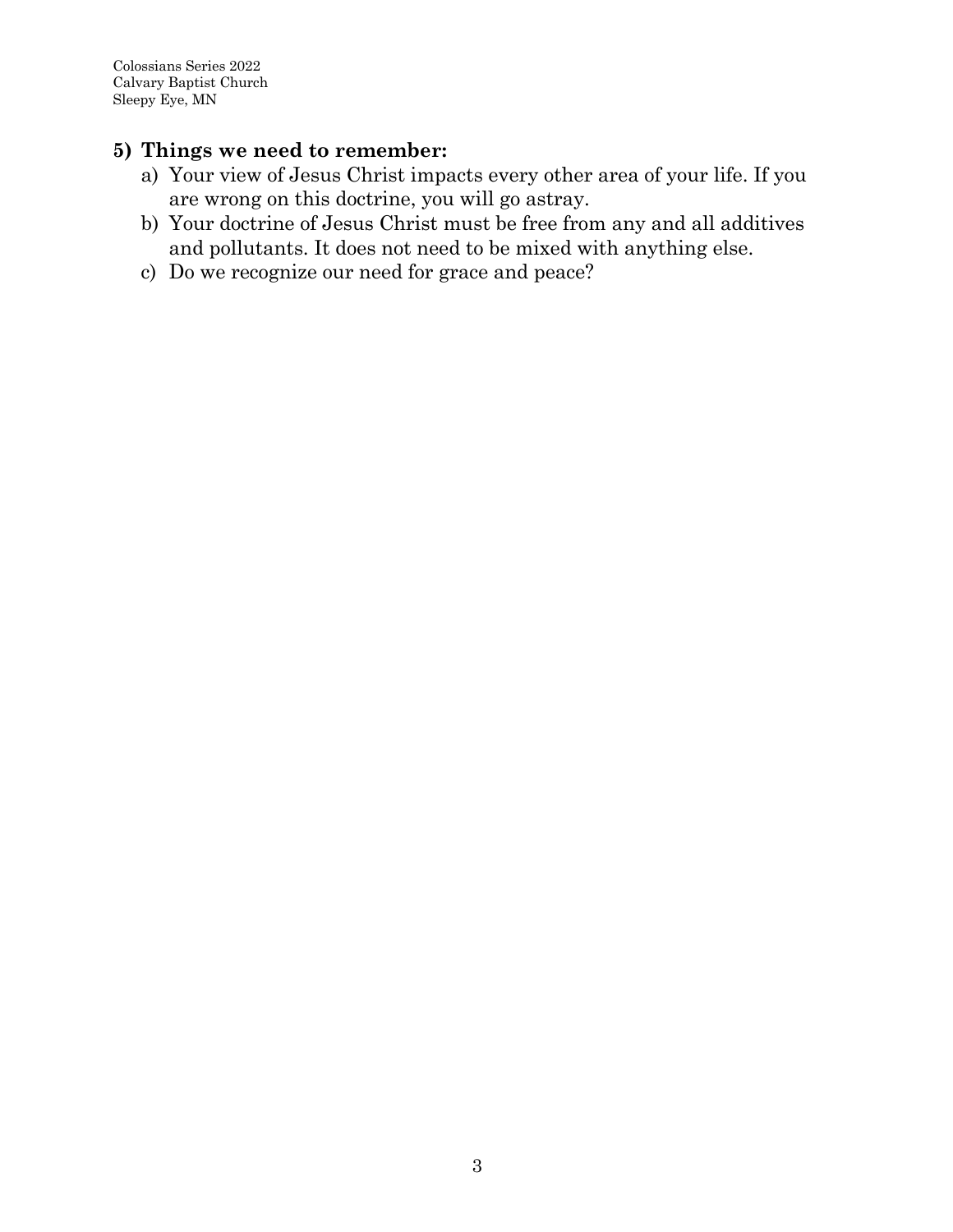### Colossians 1:3-8 Godward Gratitude and Maturity

**Introduction**: This begins the theological section that runs through 1:3-2:4. 1:3-8 are one sentence in the original language, but not always so in some English translations.

## **1) Paul expresses Godward gratitude—1:3**

- a) Frequent, specific gratitude:  $3$  *We give thanks* [ $\epsilon \omega$ <sub>10</sub> $\epsilon \omega$ ] *to God, the Father of our Lord Jesus Christ*,
- b) Frequent, general prayer: (while) *praying* [προσεύχομαι] *always for you*,
	- Some English versions attach "always" to "give thanks"
	- i) Paul was praying consistently for people whom he had never met.
	- ii) However, these are not the only people for whom he prayed.
- c) Paul recognizes that God is responsible for the transformation in the lives of the Colossian believers and the productivity of the gospel. (Curtis Vaughan)

## **2) Paul expresses Godward gratitude based on what he heard—1:4**

- a) *<sup>4</sup> since we heard of …* 
	- i) Vertical faith: *your faith in* (the sphere of) *Christ Jesus*
		- (1) Two possible interpretations:
			- (a) Sees Christ as the object of their faith.
			- (b) Sees faith as operating in the sphere of Christ.
			- (c) Everyone has faith in something or someone. But faith is only as good as the object in which a person puts his or her trust.
	- ii) Horizontal love: *and the love which you have for all the saints*,
		- (1) The focus is not extensive—every single Christian everywhere but intensive—every Christian that comes across their path. (Douglas Moo)
		- (2) This active concern for others is a natural result of genuine faith.
- b) Since Epaphras arrived at the Roman prison and informed Paul and Timothy of the situation in Colosse.

# **3) The basis for the faith and love of the Colossians—1:5-8**

- a) The future: <sup>5</sup> *because of* [διά] *the hope laid up* [άπόκειμαι] (stored up, reserved by God) *for you in heaven* (where God lives),
	- i) This is an **objective** fact (not a **subjective** feeling) which produces a confident expectation.
	- ii) Paul speaks of heaven more in Colossians than any other letter.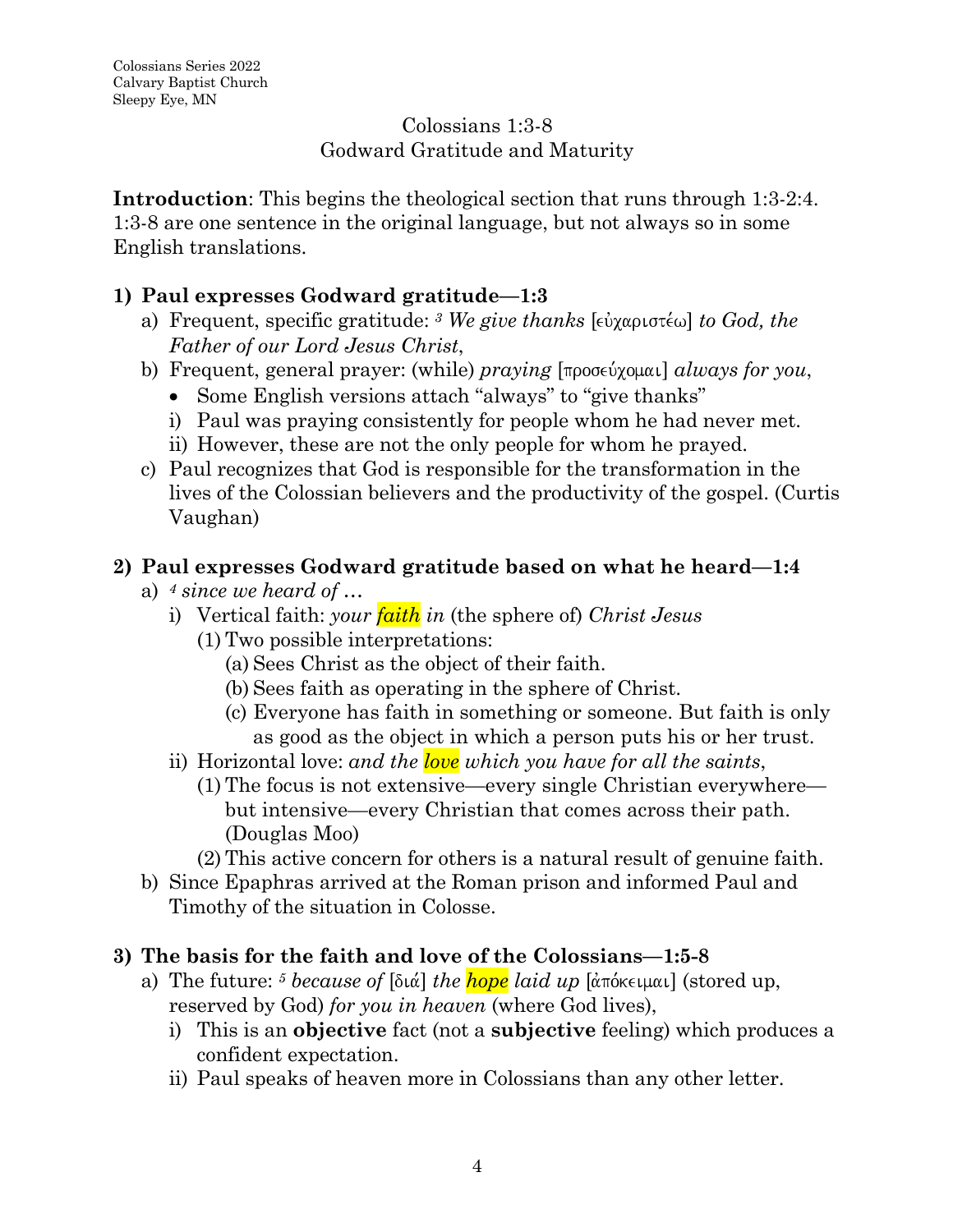- iii) If they possess this hope, there is no need to listen to the empty promises of the false teacher.
- b) The past: *of which* (hope) *you previously heard in* (the sphere of) *the word of truth* [άλήθεια], *the gospel* <sup>6</sup> *which has come to you* (through Epaphras; the gospel was not native to Colosse),
	- i) **Globally, the gospel is productive**: *just as in all the* (inhabited) *world also it is* (the gospel) *constantly bearing fruit and multiplying*, (an echo of Gen. 1:28?)
	- ii) **Locally, their faith is genuine**: *just as it* (the gospel) *has been doing in you also since the day you heard and understood* [ $\epsilon$ πιγινώσκω] *the grace of God* (contained in the gospel) *in truth*  $\alpha$ <sup>3</sup> [αλήθεια] (reality);
	- iii)**Personally, the messenger is accurate**: *<sup>7</sup> just as you learned*  [manqa,nw] (were discipled in) *it* (the gospel) *from Epaphras*,
		- $(1)$  *our beloved fellow slave* (bondservant) [σύνδουλος],
		- (2) who is a faithful servant [διάκονος] of Christ on our behalf, (a) Epaphras also served the congregations in Laodicea and
			- Hierapolis (Col. 4:12-13)
		- $(3)$ <sup>8</sup> *who also informed* [ $\delta n\lambda\delta\omega$ ] *us of your love in (the sphere of) the Spirit*.
			- (a) Other probable references to the Spirit: 1:9; 3:16
			- (b) This highlights the Triunity of God. (1:3-4, 6-8)
			- (c) It was the recent news about the Colossian church that Epaphras had brought to Paul in prison in Rome—news of their faith and love (vv. 4, 8) as well as of the danger confronting them in the false teaching—that prompted the apostle to write the present letter. But it was Tychicus, not Epaphras, who delivered the letter to Colossae (4:7–9); Epaphras remained with Paul (4:12; Philemon 23). (Murray Harris)

# **4) Things to remember:**

- a) Note the triad of Christian maturity (faith, love, hope).
- b) Note the Triunity of God.
- c) Epaphras is NOT the source of the false teaching. He has communicated true Truth to them.
- d) The gospel we have heard is not unique to us; it has spread worldwide. The message of truth we have heard is not something strange.
- e) The good news (gospel) is truth, and the truth is good news. (John Kitchen)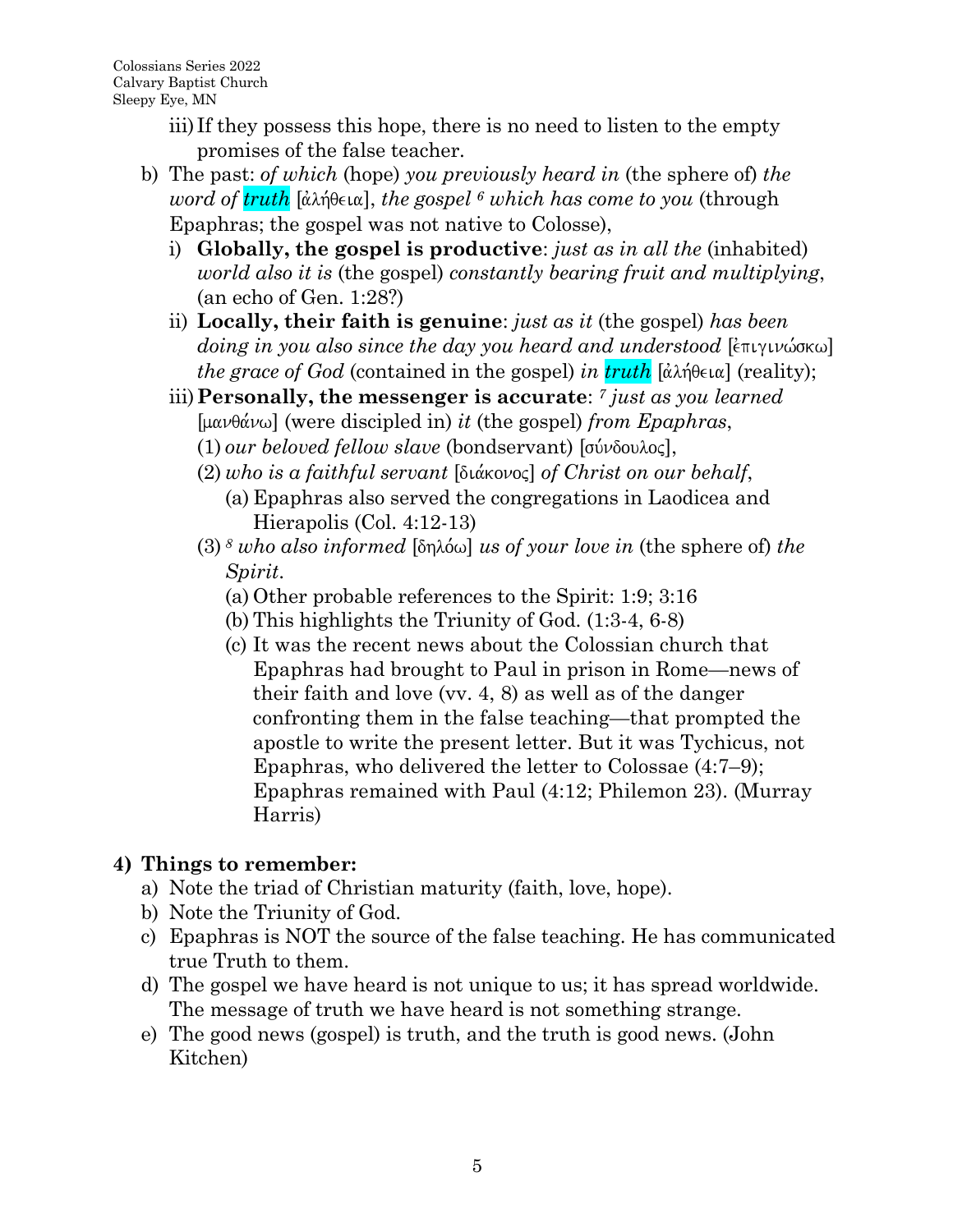## Colossians 1:9-14 Godward Prayer for Other Believers

**Introduction**: This section is one sentence in the original language.

## **1) The importance, nature, and content of prayer—1:9**

- a) *<sup>9</sup> For this reason* (the gratitude in vv. 4-8) *also,*
	- i) *since the day we heard, we* (emphatic) *have not ceased …*
	- ii) This refers to prayer that is regular and frequent rather than uninterrupted. (Murray Harris)
- b) Paul has not ceased do two things
	- i) Intercession: *to pray* [pres. mid. ptc.  $\pi \text{pos}(y)$  *pould for*  $[\hat{v} \pi \hat{\epsilon} \rho]$  *you*
	- ii) The nature of prayer: *and to ask* [pres. mid. ptc.  $\alpha$ i $\tau \in \mathbb{R}$ ]
- c) The content of Paul's prayer
	- i) *that*  $\lbrack \lbrack \lbrack \nu \lbrack \lbrack \nu \lbrack \nu \lbrack \nu \lbrack \nu \lbrack \nu \lbrack \nu \lbrack \nu \lbrack \nu \lbrack \nu \lbrack \nu \lbrack \nu \lbrack \nu \lbrack \nu \lbrack \nu \lbrack \nu \lbrack \nu \lbrack \nu \lbrack \nu \lbrack \nu \lbrack \nu \lbrack \nu \lbrack \nu \lbrack \nu \lbrack \nu \lbrack \nu \lbrack \nu \lbrack \nu \lbrack \nu \lbrack \nu \lbrack \nu \lbrack \nu \lbrack \nu$ *full knowledge* [ $\epsilon$ πίγνωσις] (thorough knowledge) *of His will* [θέλημα]
		- Such knowledge is to pervade all of one's being—thoughts, affections, purposes, and plans. (Curtis Vaughan)
		- What does this focused knowledge look like?
		- (1) Generally: *in*  $\lbrack \xi v \rbrack$  (the sphere of) all spiritual wisdom  $\lbrack \sigma \phi \psi \rbrack$
		- $(2)$  Specifically: *and understanding* [σύνεσις],

# **2) The purpose of genuine knowledge of God's will—1:10-12a**

- a) <sup>10</sup> so that you may walk [aor. act. inf.  $\pi \epsilon \rho \pi \alpha \tau \epsilon \omega$ ] *in a manner worthy of the* Lord (God the Son), *to* [eic] *please Him in all respects*,
	- i) Echoing a consistent biblical theme, Paul indicates that the Colossians' mental and attitudinal realignment is to produce behavioral transformation. (Douglas Moo)
- b) What does a worthy life that is pleasing to God look like?
	- i) Consistent good works: *bearing fruit* [pres. act. ptc. καρποφορέω] *in* [εν] *every good work*
		- (1) cf. Eph. 2:10; Titus 3:8
	- ii) Persistent growth: *and multiplying* [pres. pass. ptc. αὐξάνω] *in the full*  $k$ *nowledge* [ $\epsilon$ πίγνωσις] (thorough knowledge) *of God*;

(1) God gives no awards for ignorance of His Word or His character.

- iii)Glorious empowerment: *<sup>11</sup> being strengthened* [pres. pass. ptc.  $\delta$ *νναμόω*] *with* [εν] *all power* [δύναμις], *according to* [κατά] *His glorious*  $might$  [ $k\alpha\tau\alpha\zeta$ ] ("the might of His glory"),
	- (1) This enablement produces what? *for*  $[\epsilon \zeta]$  *the attaining of all steadfastness* [υπομονή] (no cowardice or despair with difficult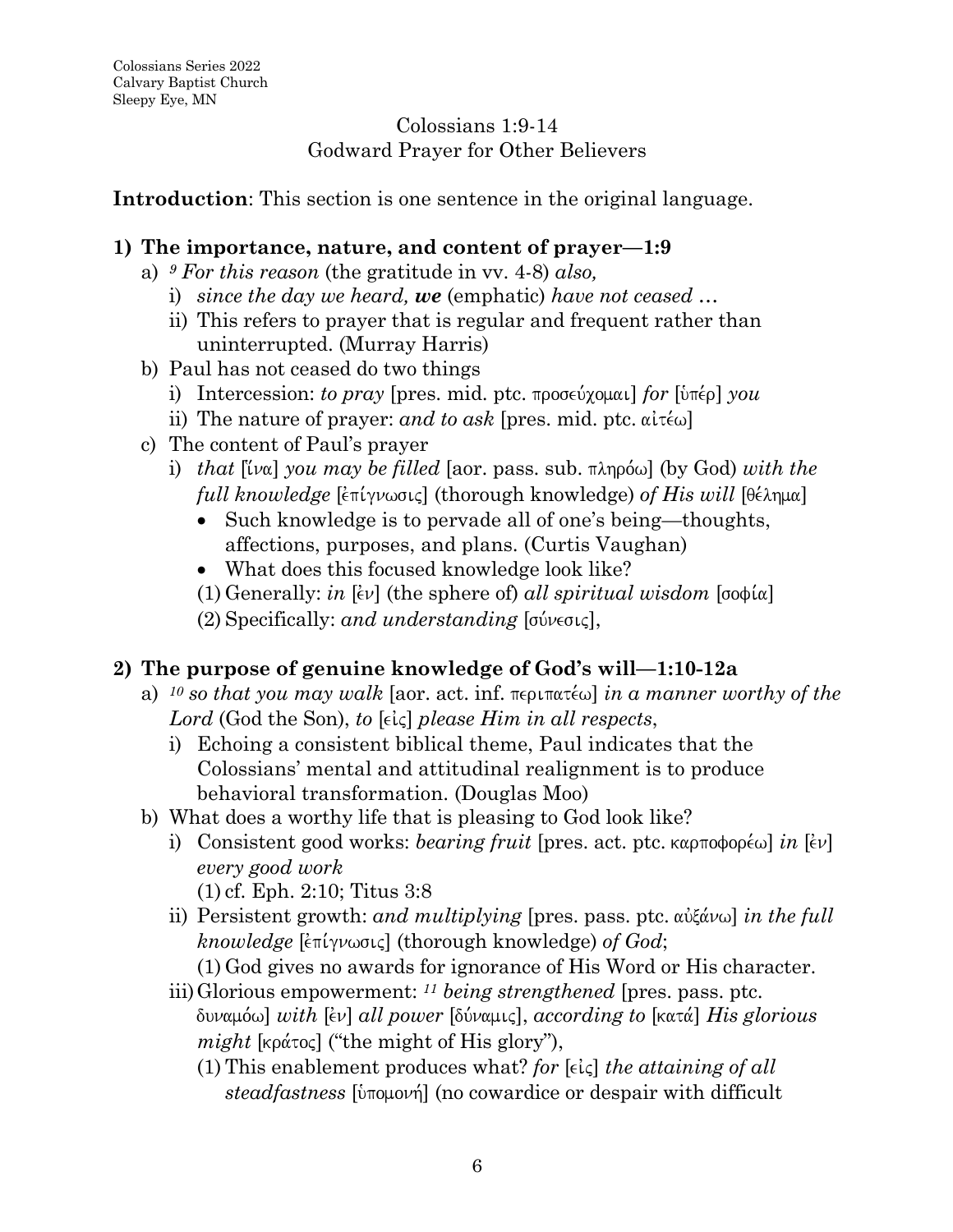$\alpha$  *events) and patience* [ $\mu\alpha\beta$  $\alpha$ ] (that does not retaliate toward difficult people);

- (2) God's glory is the external display of His internal character.
- iv) Joyful gratitude: *joyously* <sup>12</sup> giving thanks [pres. act. ptc. εὐχαριστέω] to *the Father*,
	- (1) This is NOT the "thank you" of the small child made to say thank you by her parents. This is joyful, genuine gratitude.

# **3) What has the Father done for us?—1:12b-14**

- a) Gracious gift: *who has qualified* [aor. act. ptc. *ikavo*, *us to* [ $\epsilon$ *i*ς] *share* (have a portion) *in the inheritance of the saints* (holy ones) *in*  $\left[\epsilon v\right]$  *light.* 
	- i) God the Father has himself provided what sinners need to be considered worthy to join the people of God. (Douglas Moo)
- b) Powerful liberation: <sup>13</sup> Who rescued [aor. mid. ind. proposition *[in] the authority* [*εξουσία*] (jurisdiction) *of darkness*,
	- i) People who have not been rescued by God in Christ live in a power structure that is characterized by the forces of chaos, evil, and judgment. (Douglas Moo)
- c) Victorious relocation: *and transferred us* [μεθίστημι] *to* [είς] *the kingdom*  $[\beta \alpha \sigma \in \{\alpha\} \text{ of } the \text{ } Son \text{ } of \text{ } His \text{ } love \text{ } [\alpha \gamma \alpha \pi \eta],$ 
	- The point is that God has rescued believers from the gloomy domain and tyrannical rule of Satan and has transplanted them as free colonists into the kingdom and peaceable sovereignty of Christ, to become citizens in the realm of light. (Murray Harris)
	- i)  $^{14}$  *in* [ $\acute{\epsilon}$ ν] *whom* (the Son) *we have redemption* [ $\acute{\alpha}$ πολύτρωσις],
		- Some MSS contain "through His blood" (cf. Eph. 1:7)
		- (1) *Redemption* is freeing a person from the **bondage** of slavery now. It is a transfer of ownership. For a redeemed slave to then begin living the way he desires would be something akin to thievery. 1 Cor. 6:19-20.
	- ii) *the forgiveness* [ἄφεσις] *of sins*.
		- (1)*Forgiveness* is freeing a person from the **guilt** of their sin now.
		- (2) The barriers that separate us from God have been removed by Him!

- a) We would be wise to imitate Paul's prayer.
- b) Is my life characterized by these four things? If not, why not?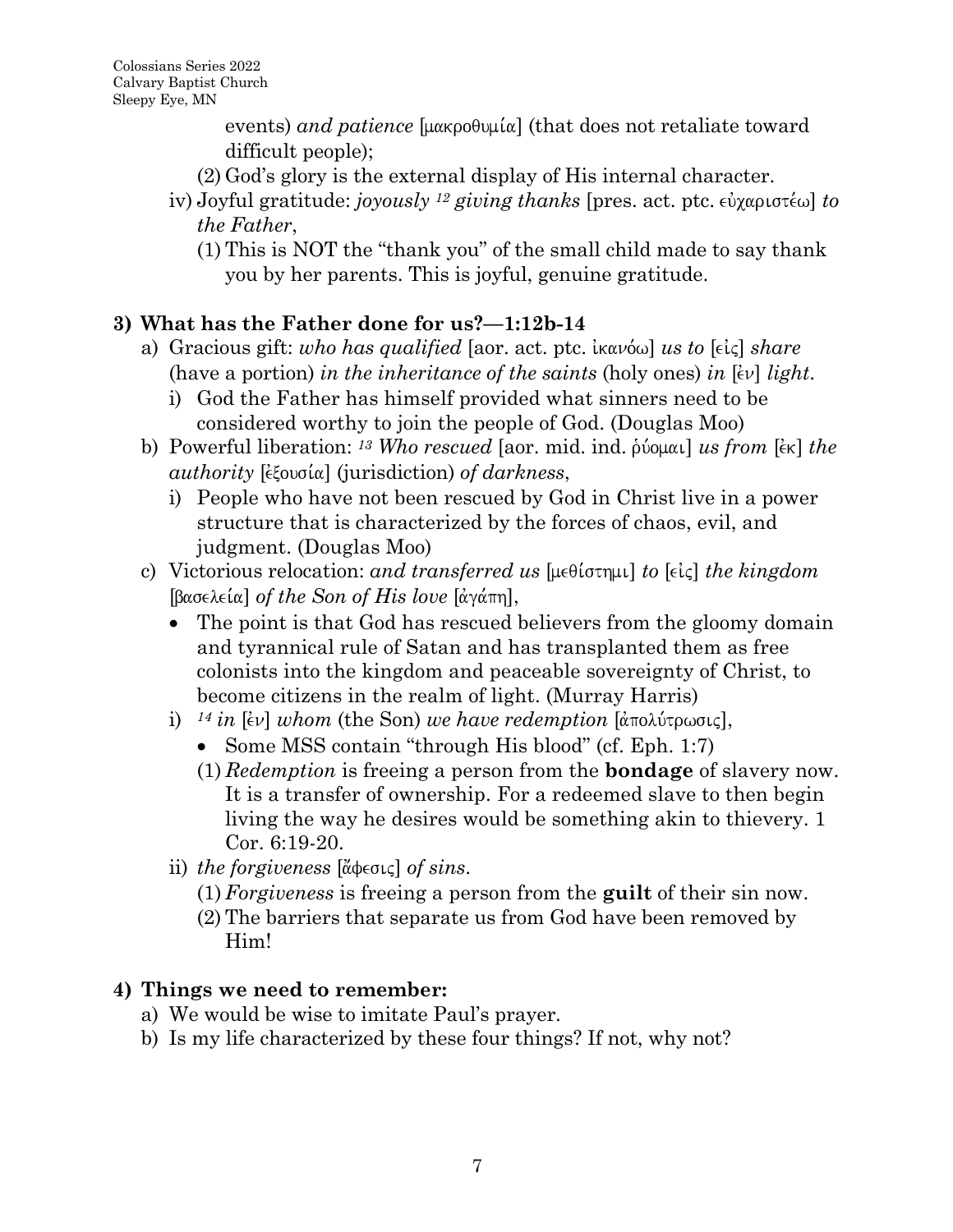#### Colossians 1:15-20

The Supremacy of Christ in Creation and Redemption (part **one**)

**Introduction**: Because of the false teaching in Colosse that was seeking to minimize Christ, Paul writes by the Spirit of God to say that the Colossian believers already have all they need in Christ, and that they do not need anything added to or subtracted from what they already possess. The other emphasis of Paul's is the eight uses of "all things/everything."

One you will notice, that although this is about Jesus Christ, His name is not mentioned in 1:15-20.

### **1) Christ's exclusive relationship with God the Father—1:15**

- a) The true, full visible manifestation of His likeness: *<sup>15</sup> Who* (the beloved Son) *is the image* [εἰκών] *of the invisible* [ἀόρατος] (has not and cannot be seen) *God* (the Father) ,
	- i) The Father is invisible (cf. Rom.  $1:20$ ; 1 Tim.  $1:17$ ; Heb.  $11:27$ )
	- ii) This is what Jesus told Thomas in John 14:9. (cf. 2 Cor. 4:4; Heb. 1:3; John 1:18)
	- iii)But Jesus is no mere resemblance or reproduction of God but He shares the very essence of the one true deity. (John Kitchen) (1) An image shares in the reality of what it represents. The essence of the thing appears in the image. (Kittel's NIDNTT)
	- iv) We are being conformed to this image. (cf. 3:10; Rom. 8:29; 2 Cor. 3:18)
- b) The supreme priority of rank: *the firstborn*  $\lceil \text{maxoflockoc} \rceil$  *of (over)*  $\frac{all \ (\# 1)}{]}$ *creation* [κτίσις].
	- i) There are three basic meanings of "firstborn" in the Bible. (1)Literally/normally, in order of time—Luke 2:7; Heb. 11:28
		- (2) Metaphorically
			- (a)in order of place—Ex. 4:22; Jer. 31:9
			- (b)in order of rank—Ps. 89:27; Heb. 1:5-6
				- (i) In the Greco-Roman context, "firstborn" is also used as a legal term to refer to one who is the legal heir of his father's inheritance. As the heir, this person also inherits the power and authority of his father over his household. (David Pao)
	- ii) This does NOT teach that Jesus is a created being.

#### **2)** The reasons for Christ's priority as Firstborn—1:16-20<sup>16</sup> *For* [ $\delta$ τι] …

- a) Reason # 1: Because of His exclusive relationship with CREATION—1:16- 17
	- i) He is the Creator—1:16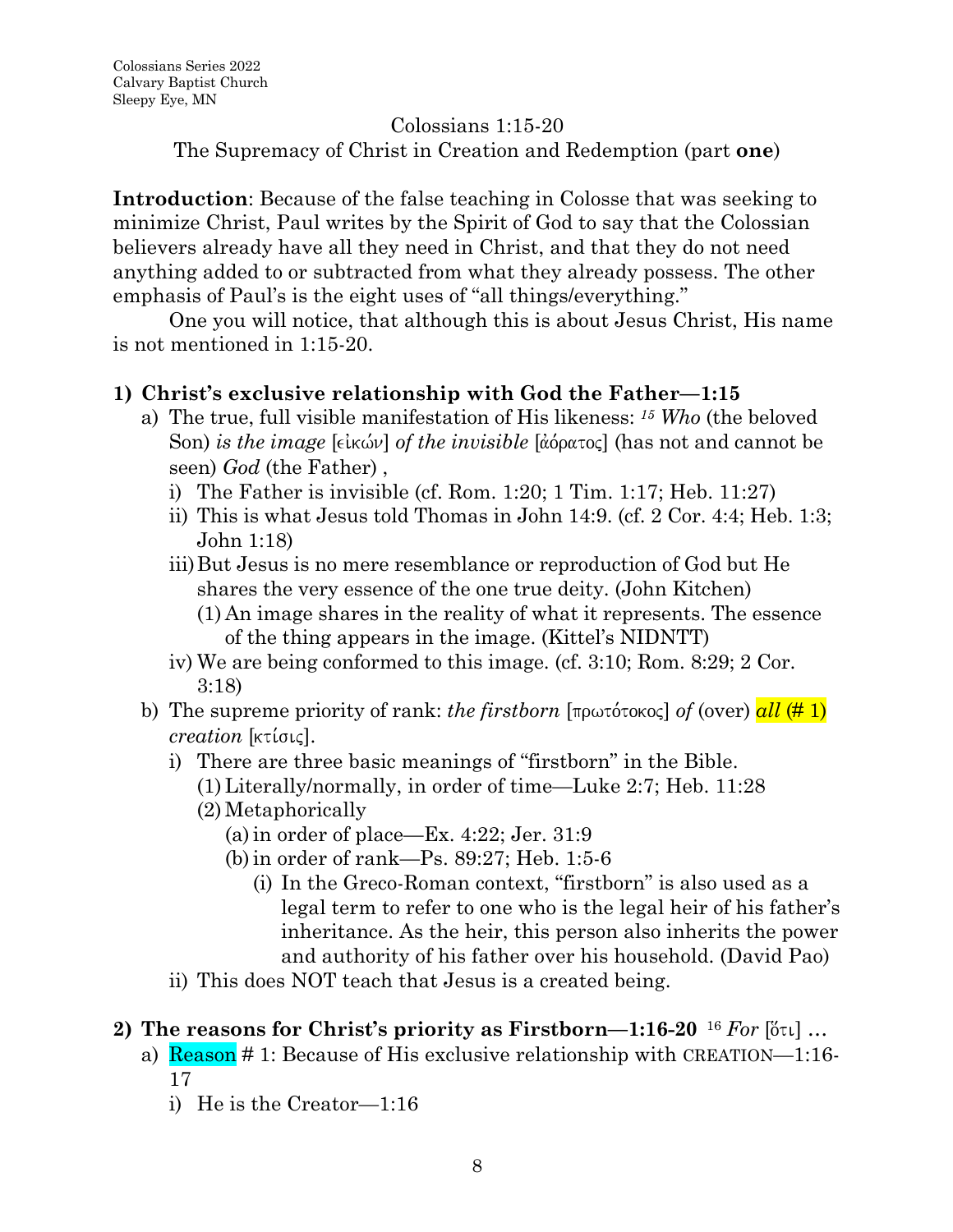- (1) Initially—1:16a *in* [ $\epsilon \nu$ ] (association with) *Him all things* (#2) (the universe) *were created* [aor. pass. ind.  $\kappa \tilde{\iota}(\omega)$ , (earthly creatures and spirit beings)
	- He is the Sphere of creation
	- (a) Opposites of location: *both in*  $\left[\epsilon v\right]$  *the heavens and on*  $\left[\epsilon \pi i\right]$  *earth*,
	- (b) Opposites of experience: *visible* [όρατος] *and invisible* [άόρατος],
		- (i) The invisible: *whether thrones* [θρόνος] *or dominions* [κυριότης] *or rulers* [άρχή] *or authorities* [εξουσία]—
		- (ii)These are the created beings some people want the Colossians to worship. (cf. 2:18)
- (2) Permanently—1:16b  $all \, things \, (\# 3)$  *have been created* [pf. pass. ind.  $\kappa\tau\kappa\omega$ ]
	- (a) He is the Agent of creation: *through*  $[\delta \alpha]$  *Him*
	- (b) He is the Goal of creation: *and for*  $[\epsilon \in \epsilon]$  *Him*.
- (3) Nothing in all creation had existence prior to His work to bring it into being. (John Kitchen)
- b)  $\text{Reason} \# 2$ : Because of His preexistent preeminence—1:17
	- i) Eternal preexistence—1:17a <sup>17</sup> *And He* (emphatic) *is before*  $\pi$ <sup>[17]</sup> *all things* (# 4),

(1) Remember John 8:58.

- c) **Reason** # 3: Because of His all-inclusive cohesiveness—1:17b and in  $[\epsilon \nu]$ (association with) *Him all things* (# 5) (the universe) *hold together*  $[*σ*<sub>ν</sub>$ ί*ι.*
- d) Next time we will focus on 1:18-20 and the fourth reason, namely, Because of His exclusive relationship with the CHURCH.

# **3) Things we need to remember:**

a) Let's substitute the word "reality" for "all things" or "creation". Listen as it is re-read. Does it lead you to worship this Christ? (suggested by John Kitchen)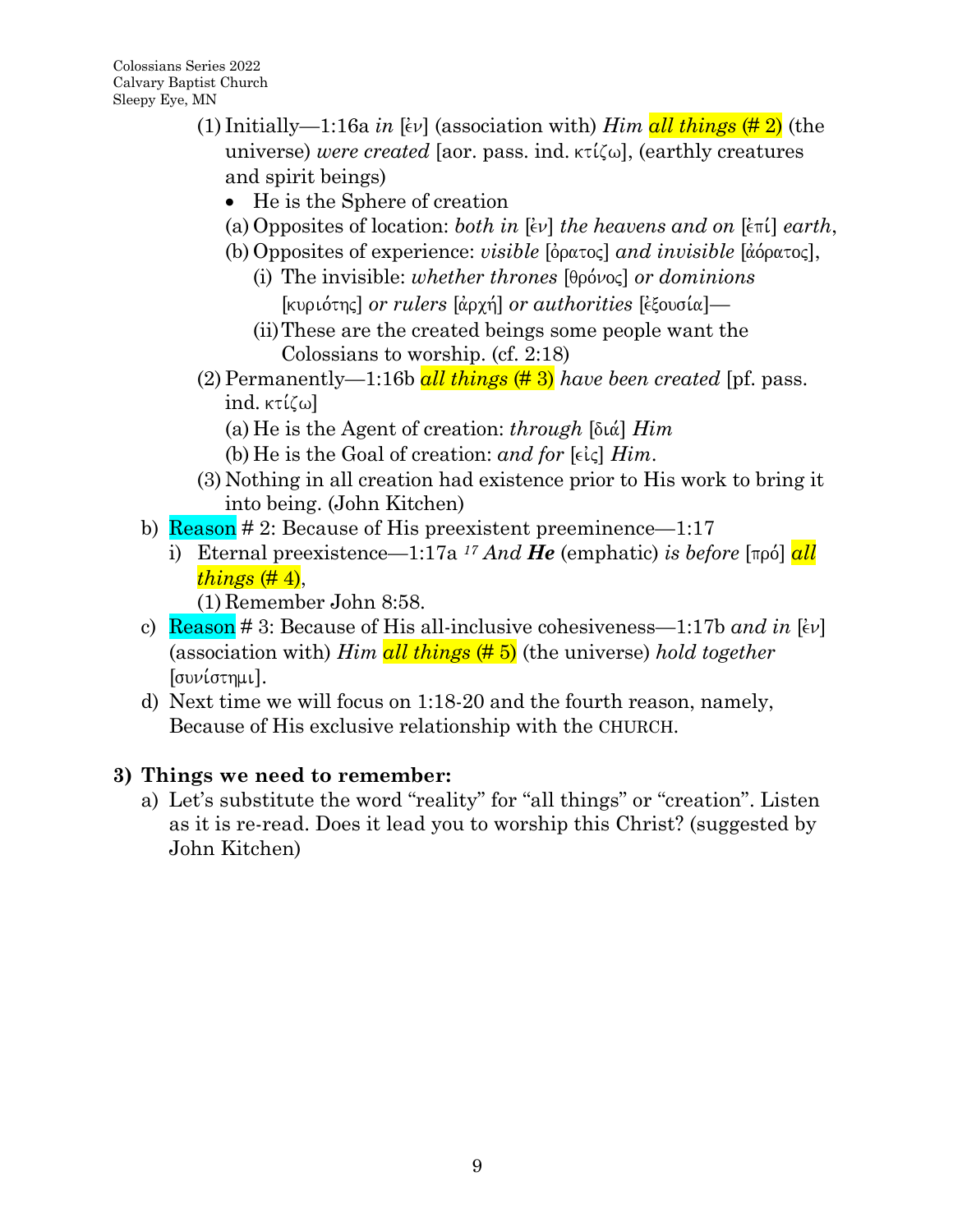#### Colossians 1:15-20

The Supremacy of Christ in Creation and Redemption (part **two**)

# **Introduction**:

Last time we saw ….

- **1) Christ's exclusive relationship with God the Father—1:15**
	- a) Perfect visible expression: *<sup>15</sup> Who* (the beloved Son) *is the image of the invisible* (has not and cannot be seen) *God*,
	- b) Supreme priority of rank: *the firstborn of all* (# 1) *creation*.
- **2)** The reasons for Christ's priority—1:16-20<sup>16</sup> For  $\left[\begin{subarray}{c} 6 \end{subarray}\right]$  ...
	- a) Reason # 1: Because of His exclusive relationship with CREATION—1:16- 17
		- i) Initially: *in* (association with) *Him all things* (# 2) (the universe) *were created*,
			- (1) *both in the heavens and on earth*,
			- (2) *visible and invisible*,
				- (a) *whether thrones or dominions or rulers or authorities* —
		- ii) Permanently: *all things* (# 3) *have been created through Him and for Him*.
	- b) Reason # 2: Because of His preexistent preeminence: *<sup>17</sup> And He* (emphatic) *is before all things* (# 4),
	- c) Reason # 3: Because of His all-inclusive cohesiveness: *and in Him all things* (# 5) (the universe) *hold together*.

We will begin this reason #4 today.

- d) Reason #4: Because of His exclusive relationship with the CHURCH— 1:18-20
	- i) *<sup>18</sup> And He* (emphatic; and no one else) *is the head* [kefalh] *of the body, the church* (the congregation, assembly)  $[\hat{\epsilon}_{KK}\lambda_{\eta\sigma}(\alpha)]$ ;
		- (1)Person: *Who is* …
			- (a) Source of origin: *the beginning*  $\alpha$   $\beta$  (of the church),
				- (i) Three possibilities: first in place (the corner of a cloth), in time (the beginning), or rank (authority).
			- (b) Supreme priority of rank: *the firstborn* [πρωτότοκος] *from* [ $\epsilon$ κ] *the dead* (ones),
		- $(2)$  Purpose: *so that* [[[ $\alpha$ ] *He Himself* (emphatic) *will come to have first place* [πρωτεύω] *in* [εν] *everything* (#6).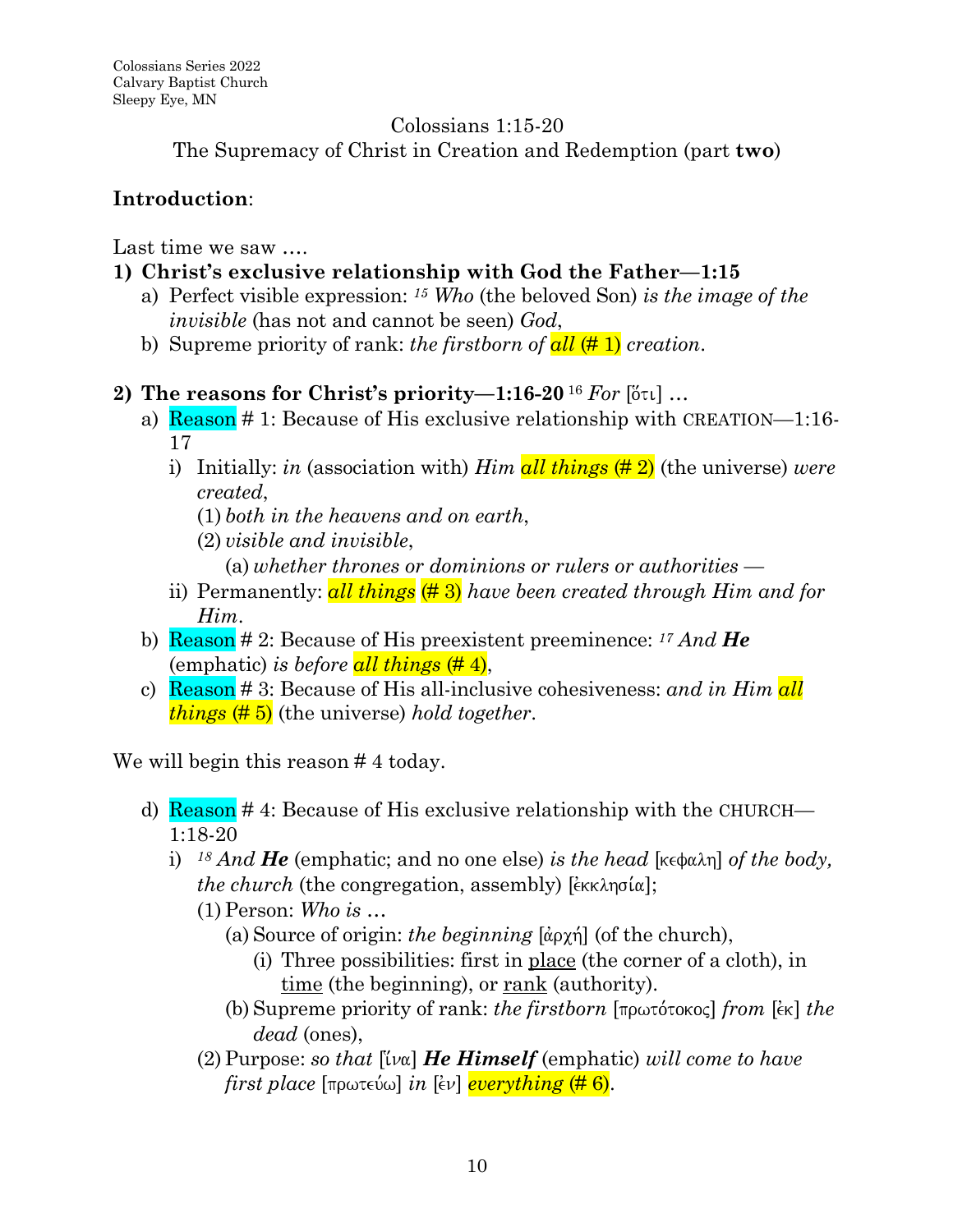- (a) In relation to the universe Christ is and always was supreme, but in relation to the Church he *became* supreme by his resurrection to immortality. (Murray Harris)
- (3) The basis for His universal sovereignty:  $^{19}$  *For*  $[6\tau\iota]$  ...
	- The basic reason that Christ is Lord of creation and has become Lord of the Church is that God in all his fullness was pleased to dwell in him and to reconcile the universe through him. (Murray Harris)
	- (a) *in* [ $\epsilon v$ ] *Him all* ( $\#$  7) *the fullness* [ $\pi \lambda \eta \omega \mu \alpha$ ] *of God was pleased*  $[\epsilon \omega$ δοκέω] *to dwell* [aor. act. inf. κατοικέω],
		- (i) It was by God the Father's choice and at his good pleasure that all divine attributes and powers resided in the person of Jesus. (Murray Harris)
			- 1. We please the Father when we genuinely acknowledge Jesus as having first place in everything.
		- (ii)Nothing is missing. He is no mere emanation of God. He is not a mere reflection. He is not merely a portrait of God. Jesus Christ is God and shares completely in the fullness of the divine essence. (John Kitchen)
	- (b)  $^{20}$  and through [ $\delta \alpha$ ] *Him to reconcile* [aor. act. inf. <u>άποκαταλλάσσω</u>] *all things* (#8) (the universe) *to* [εἰς] *Himself* (God the Father),
		- (i) How? *having made peace* [aor. act. ptc. είρηνοποιέω] *through* [dia,] *the blood of His cross*
		- $(iii) What? through [διά]  *Him*—whether things on  $[ε\pi i]$  *earth or*$ *things in [* $\epsilon \nu$ *] heaven.*

- a) As we did last time, let's substitute the word "reality" for "all things" or "creation". Listen as it is re-read. Does it lead you to worship this Christ? (suggested by John Kitchen)
- b) We order and submit our lives under Christ now in anticipation of the day when this chaotic, rebellious universe will join us in this glad act of worship. (Kitchen)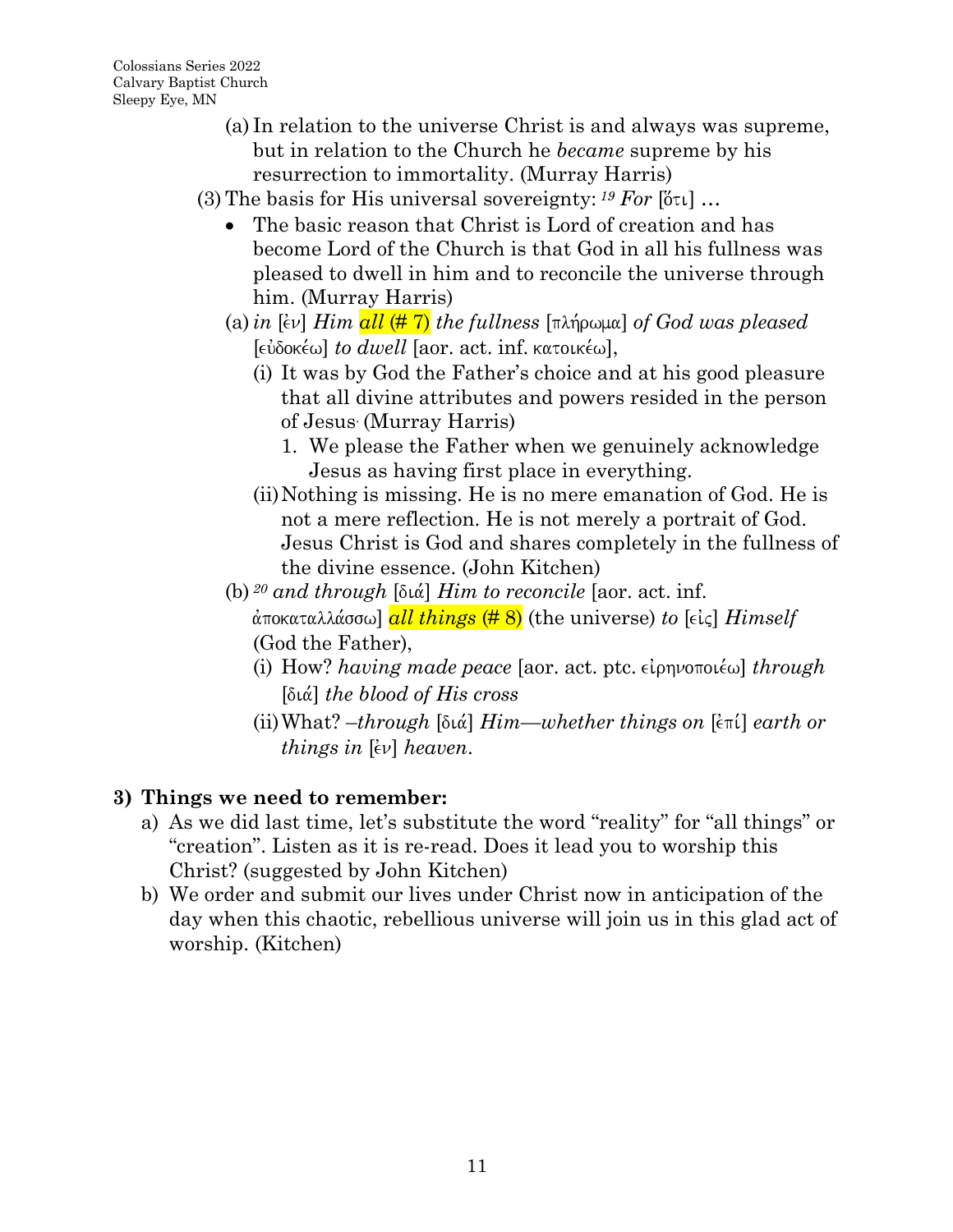### Colossians 1:21-23 God's Reconciliation of the Colossians

**Introduction**: this is one sentence in Greek. As Douglas Moo summarizes: *you … he reconciled … to present you … if you continue.* What is true of the future reconciliation universally (1:20) is also true of the Colossian believers specifically and individually.

# **1) The problem: our PAST need for reconciliation—1:21**

- a) Their settled state—*<sup>21</sup> And although you were formerly* …
	- i) Continually separated from God: *alienated* [pf. pass. ptc.  $\alpha \pi \alpha \lambda \alpha \sigma \mu \omega$ ] (1) We have never been in any other state.
	- ii) Actively hostile toward God: *and enemies* [ $\epsilon \gamma \theta \rho \phi \varsigma$ ]
		- (1) INTERNALLY, way of **thinking and desiring**: *in mind* [διάνοια] (a)The habitual mindset and disposition.
			- (b) A. T. Robertson said: It is always a tragedy to see men use their minds actively against God.
		- $(2)$  EXTERNALLY, way of **acting/behavior**: *and in evil* [ $\pi$ ονηρός] *deeds*, (a)This is the avenue of expressing the first.
- b) This is all because of the Fall in Adam. See also Eph. 4:18.
- c) Our sin is our lack of conformity to God's standard in our actions, attitudes, and/or nature.
- d) *Sin is any lack of conformity to God's will in attitude, thought, or action, whether committed actively or passively. The center of all sin is autonomy, which is the replacing of God with self. Always closely associated with sin are its products—pride, selfishness, idolatry, and lack of peace (shalom)*. (MacArthur and Mayhue)

## **2) God's solution: our PRESENT situation by God's grace—1:22a**

- *<sup>22</sup> but now …*
- a) The MEANING of reconciliation: *He* (God the Father) *reconciled* [aor. **pass.** ind.  $\alpha$ ποκαταλλάσσω] *you* (cf. 1:20)
	- i) To restore a relationship to harmony.
- b) The genuine, physical SPHERE of reconciliation: *in* [ $\epsilon v$ ] *the body of His* (God the Son's) *flesh*
	- i) The real incarnation of the eternal Son of God was susceptible to real suffering and death.
- c) The INSTRUMENT of reconciliation: *through* [dia,] (God the Son's) *death*,
	- i) Not merely His life. Cf. Rom. 5:10
	- ii) This is the crux of our difference with Covenant Theology. They argue for the benefit of His active righteousness (His life). The Bible always argues for the benefit of His passive righteousness (death).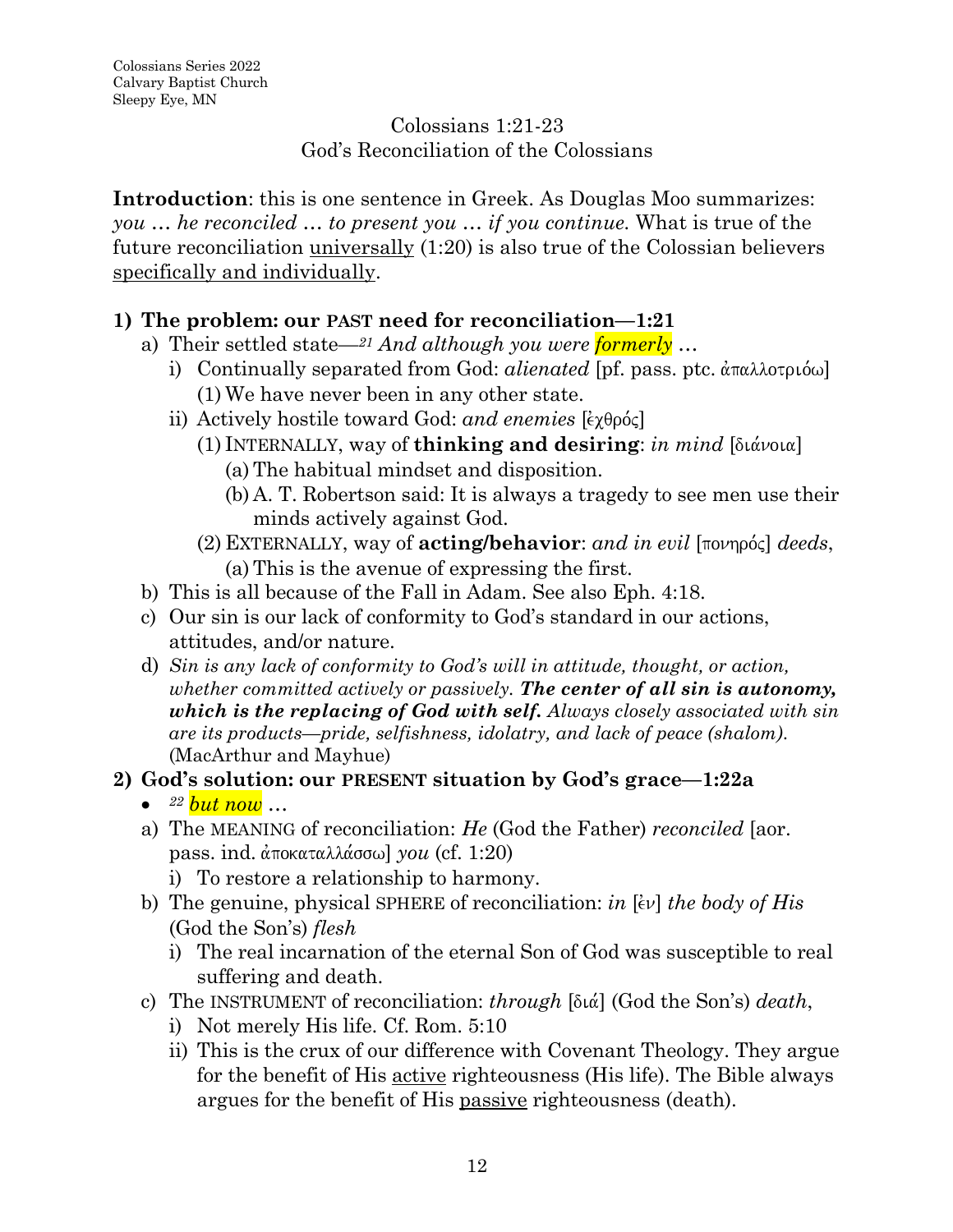d) We don't need to reconcile ourselves to God; indeed, we cannot do so.

## **3) Their FUTURE hope—1:22b**

- a) The goal of reconciliation: *in order to present*/render, make [aor. act. inf. pari,sthmi] *you before* [katenw,pion] *Him* (God the Father) *…* 
	- Everyone one of us must give account of him or herself to God, the Judge of all, who alone possesses infinite knowledge and wisdom.
	- This refers to the time when we stand before Him. Cf. Jude 1:24-25; Eph. 1:4
	- i) Stated POSITIVELY: *holy* [*άγιος*]
		- (1) Set apart for God's purpose
	- ii) Stated NEGATIVELY:
		- $(1)$  Free from defect: *and blameless* [ $\alpha$ <sup>[ $\alpha$ </sup>]
		- (2) Free from valid accusation: *and beyond reproach*  $\alpha$   $\alpha$   $\beta$ —
- b) These three things are the work of God, not accomplished by us following someone's list of rules or traditions.

## **4)** The present condition of this presentation—1:23<sup>23</sup> *if indeed* [ $\epsilon \in \gamma \epsilon$ ] …

- $\bullet$  1<sup>st</sup> class condition: Paul is confident (takes for granted that) these believers will actively persevere, not merely passively continue. It is something they <u>must</u> do, and it is something they will do, by God's grace.
- a) Stated POSITIVELY: *you continue in* [pres. act. ind.  $\epsilon \pi \psi \omega$ ] *the faith* (of trusting God)
	- i) Securely **established**, as a building: *firmly grounded* [pf. pass. ptc. θεμελιόω]
	- ii) Resolutely **immovable**, as a building: and steadfast [εδραΐος],
- b) Stated NEGATIVELY: *and not moved away*/dislodged [pres. pass. ptc.  $\mu$ ετακινέω] *from* [άπό] *the hope* [έλπίς] *of the gospel* [εὐαγγέλιον],
	- i) **Locally**: *which* (gospel) *you have heard* [aor. act. ind. άκούω], (1)From Epaphras (cf. 1:7)
	- ii) **Universally**: *which* (gospel) *was proclaimed* [aor. pass. ptc. κηρύσσω] *in all creation under heaven*,
	- iii)**Individually**: *and of which* (gospel) *I, Paul, was made* [aor. mid. ind. γίνομαι] a minister [διάκονος].
		- (1)The gospel message they heard from Epaphras and that was proclaimed throughout the known world is the same gospel as that of Paul.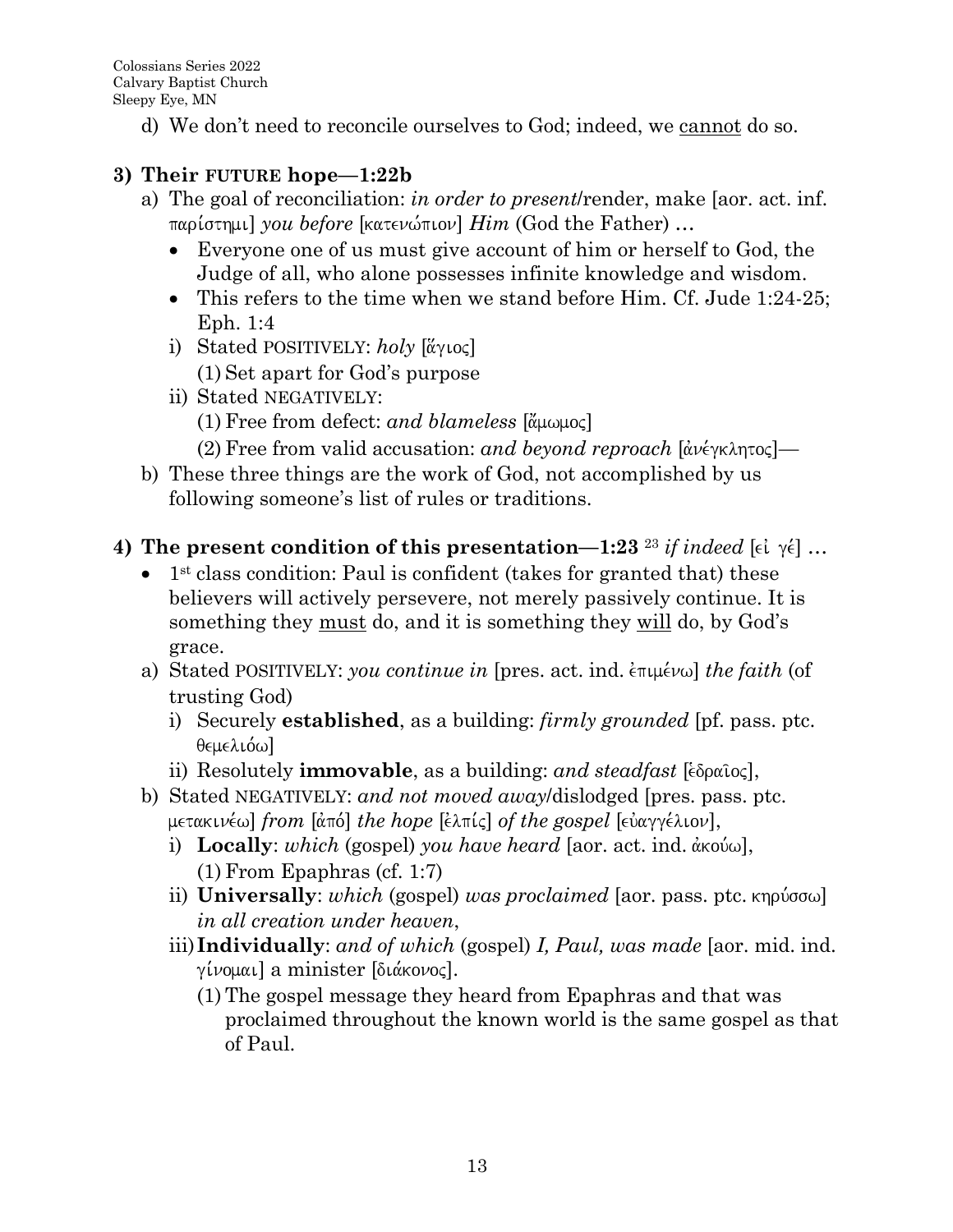- a) Without Christ, all people are alienated, hostile, and engaged in evil.
- b) Christ's death is the only means by which we can be properly related to God the Father.
- c) God the Father's goal is that those who have been reconciled to Him through Christ should be holy, blameless, and without reproach.
- d) Reconciliation with God requires faith.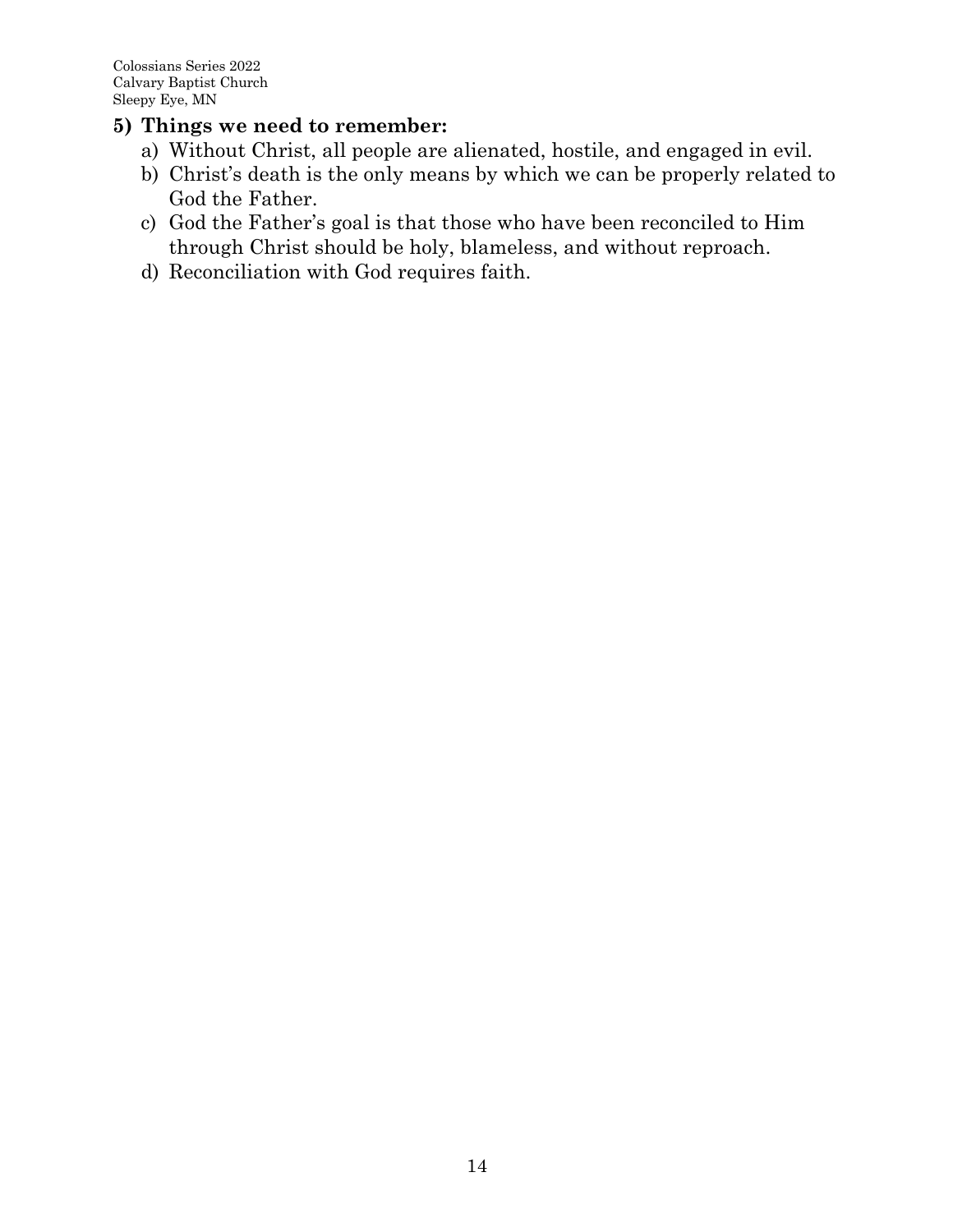### Colossians 1:24-27 God's Mystery

**Introduction**: Paul now switches to personal pronouns in the next two sentences.

### **1) A balanced view of Paul's imprisonment—1:24** *<sup>24</sup> Now* …

- a) Joy: *I rejoice* [pres. act. ind.  $\chi\alpha(\rho\omega)$  *in* (the sphere of) *my sufferings* [pa,qhma] *for* [u`pe,r] *your sake*,
	- i) It is Paul's joy to suffer for the sake of these believers he has never met. It did not cause him to be embarrassed or ashamed.
	- ii) These are **Paul's** sufferings, not Jesus'.
	- iii)Paul, a Jew, is willingly suffering in a general sense on behalf of those Gentile believers in Colosse and throughout the Lycus Valley. What grace!
		- (1) Here is a teacher who is willing to suffer to bring benefit to is learners. Most false teachers are not willing to suffer for anyone.
- b) Suffering: *and I fill up* [pres. act. ind. άνταναπληρόω] *what is lacking of Christ's afflictions* [θλῖψις] *in my flesh,* 
	- i) *on behalf of*  $[\hat{u} \pi \hat{\epsilon} \rho]$  *His body, which is the church,*
	- ii) Paul is not implying that somehow Jesus' suffering was inadequate or deficient in any way. Paul's suffering does not atone for any sin. (1) And yet Jesus somehow suffers when believers suffer. (Acts 9:4)
	- iii)This seems to be referring to the suffering of the Christian community for their loyalty to Christ.
- c) Paul does not deny the reality of physical or spiritual suffering.

## **2) A balanced view of Paul's preaching ministry—1:25-27**

- a) A God-ordained ministry: *<sup>25</sup> of which* (church) *I was made* [aor. mid. ind. ginomai] (became by God's grace) *a minister* [dia,konoj] *according to* [kata,] *the stewardship* [οἰκονομία] *from* (delegated and established by) *God* 
	- i) *given* [aor. pass. ptc.  $\delta$  ( $\delta \omega \mu$ )] *to me* (by God) *for* [ $\epsilon \iota \zeta$ ] *you*,
	- ii) The gospel ministry is a sacred privilege and trust from God.
- b) A purposeful ministry: *so that I might fully carry out* [aor. act. inf.  $\pi\lambda\eta\phi\omega$  *the preaching of the word* (lit. "fulfill the word) *of God*, <sup>26</sup> *that is, the mystery*  $[\mu\nu\sigma\tau\eta\rho\iota\sigma\nu]$  ...
	- i) To fulfill the mission of God's Word.
	- ii) The past: *which has been hidden* [pf. pass. ptc.  $\alpha \in \mathbb{R}$  *from the past ages* (in eternity) *and generations* (in human history), (1) Daniel uses the word "mystery" 7x in chapter 2.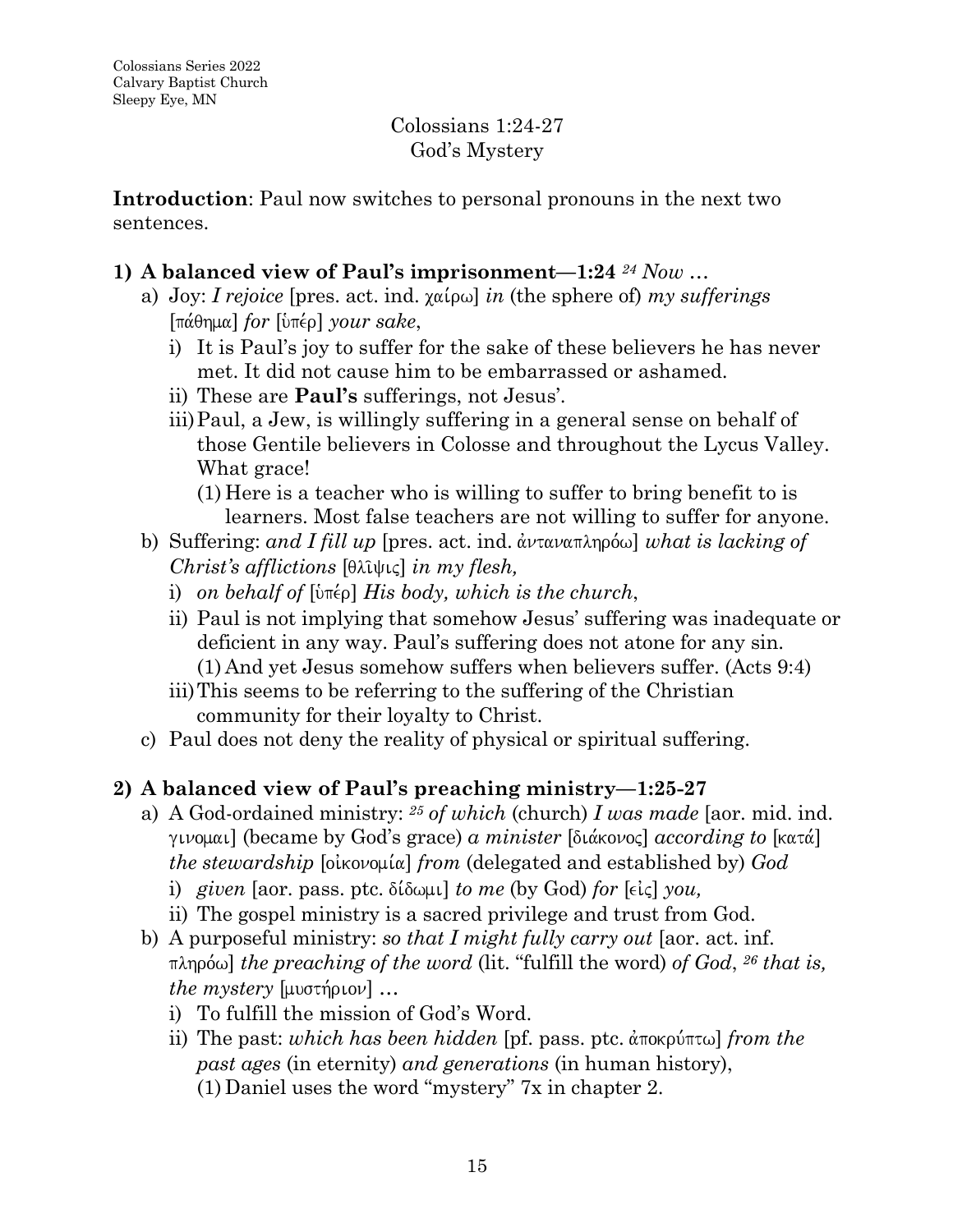- (2)This concept of a congregation composed of Gentiles and Jews together on equal spiritual standing by the death and resurrection of Jesus Christ was unknown to OT saints. (cf. Rom. 11:25; Eph. 3:1-9)
- (3)There was no church in the OT. It did not begin with Adam or Abraham but at Pentecost.
- iii) The present: *but has now been manifested* [aor. pass. ind. φανερόω] *to His saints*,
	- (1) Not every person on the planet is the recipient of this mystery. It is limited "to His saints".
	- $(2)$  <sup>27</sup> *to whom God willed* [aor. act. ind.  $\theta \in \mathcal{L}$ ] *to make known* [aor. act. inf.  $\gamma\nu\omega\rho(\zeta\omega)$  *what is the riches of the glory* (the glorious wealth) *of this mystery* [μυστήριον] *among the Gentiles*,
		- (a)The content of the mystery: *which is Christ in* (the sphere of) *you* (individual Gentiles)*, the hope of glory*.
			- (i) "Hope" is not a vague possibility or mere wishful thinking, or even an expectation. It is a confident, assured anticipation that cannot be separated from Jesus Christ.
	- (3) What a truly amazing, awesome plan of God that includes both Jews and Gentiles!

- a) Suffering is a reality in the Christian life, to some degree or another.
- b) Willingness to suffer for other believers is a demonstration of God's grace.
- c) The One who indwells each believer is described in 1:15-20. This should result in awe and submission to Him.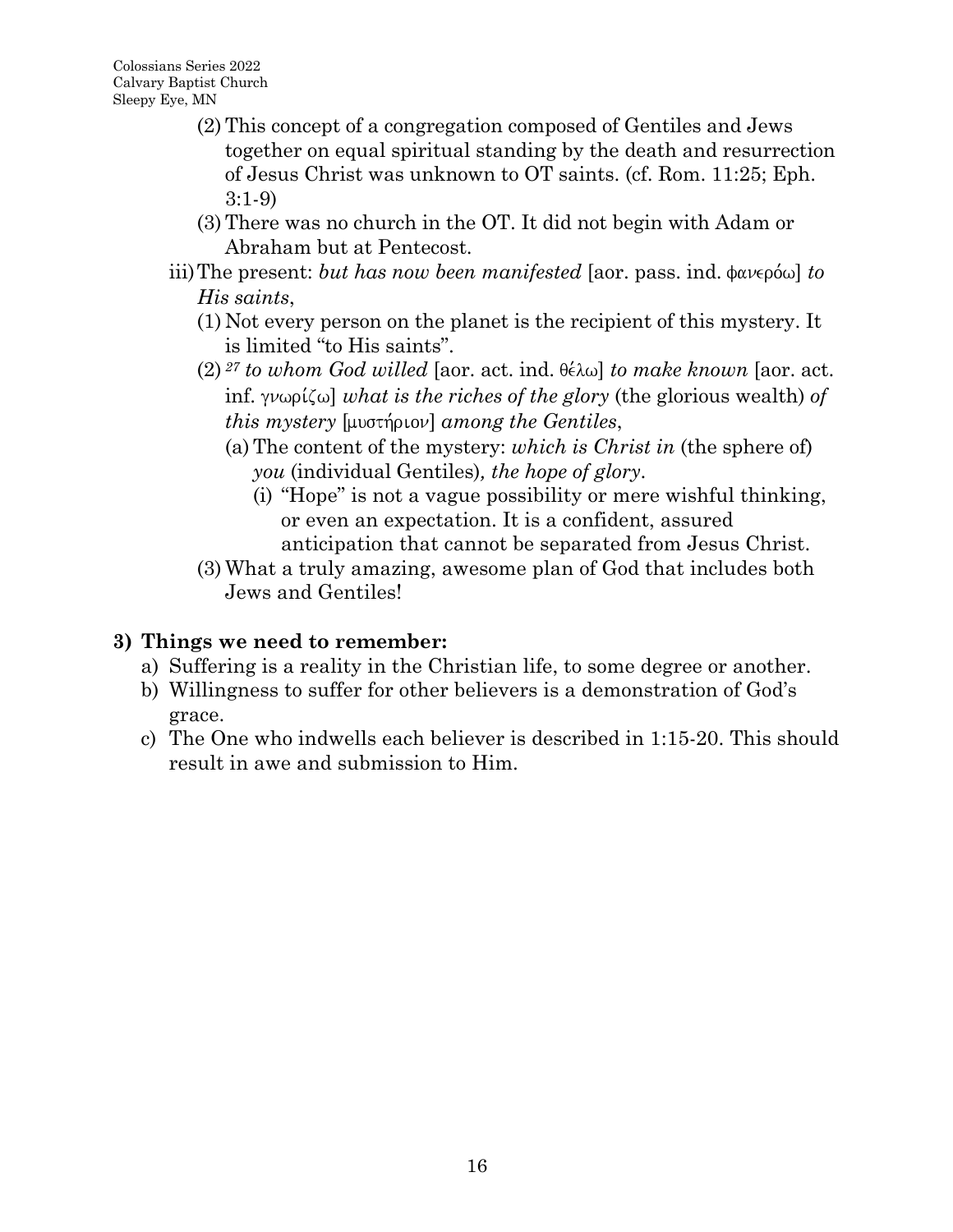#### Colossians 1:28-29 Godward Proclamation

## **Introduction**:

## **1) What are we to do?**

- a)  $^{28}$  *Him* (Christ, emphatic) *we proclaim* [pres. act. ind. καταγγέλλω],
	- i) Announcing the news about Jesus Christ.

# **2) How are we to proclaim Christ?**

- a) **Skillfully**: *with*  $\left[\epsilon \nu\right]$  *all* (of God's) *wisdom*,
	- i) As people need wisdom to know how to live out true knowledge of God, so the preacher needs wisdom to know how to teach and admonish the people. (Douglas Moo)

## b) **In a balanced manner**:

- i) **Negative**: (while) *admonishing* [pres. act. ptc.  $\nu$ ovθετέω] *every man* (without distinction)
	- (1) Something is wrong and needs to be corrected.
	- (2)This is wise counsel about avoiding and stopping a sinful course of action or thought.
- ii) **Positive**: *and* (while) *teaching* [pres. act. ptc. διδάσκω] *every man* (without distinction)
	- (1) Communicating what is right to prevent going the wrong direction.
- c) There is no special teaching (deeper or higher life) reserved exclusively for a few spiritually or intellectually elite Christians.

# **3) What is the goal as we proclaim Christ in this way?**

- a) *so that*  $\lbrack \tilde{v} \rbrack$  *we may present* [aor. act. sub.  $\lbrack \tilde{v} \rbrack$   $\lbrack$  (to God the Father) *every man* (without distinction) *complete* [τέλιος] (mature) *in* [εν] *Christ* (some MSS have "Christ Jesus")*.*
	- i) This is God's goal for believers. (Col. 1:22)
	- ii) This is what their pastor Epaphras is praying for. (Col. 4:12)
	- iii)Heb. 5:14 describes part of what maturity looks like.
- b) We must answer back to the One who gave us the ministry in the first place.
- c) Maturity (completeness, blamelessness) is a legitimate expectation. Every believer is expected to be moving in this direction.